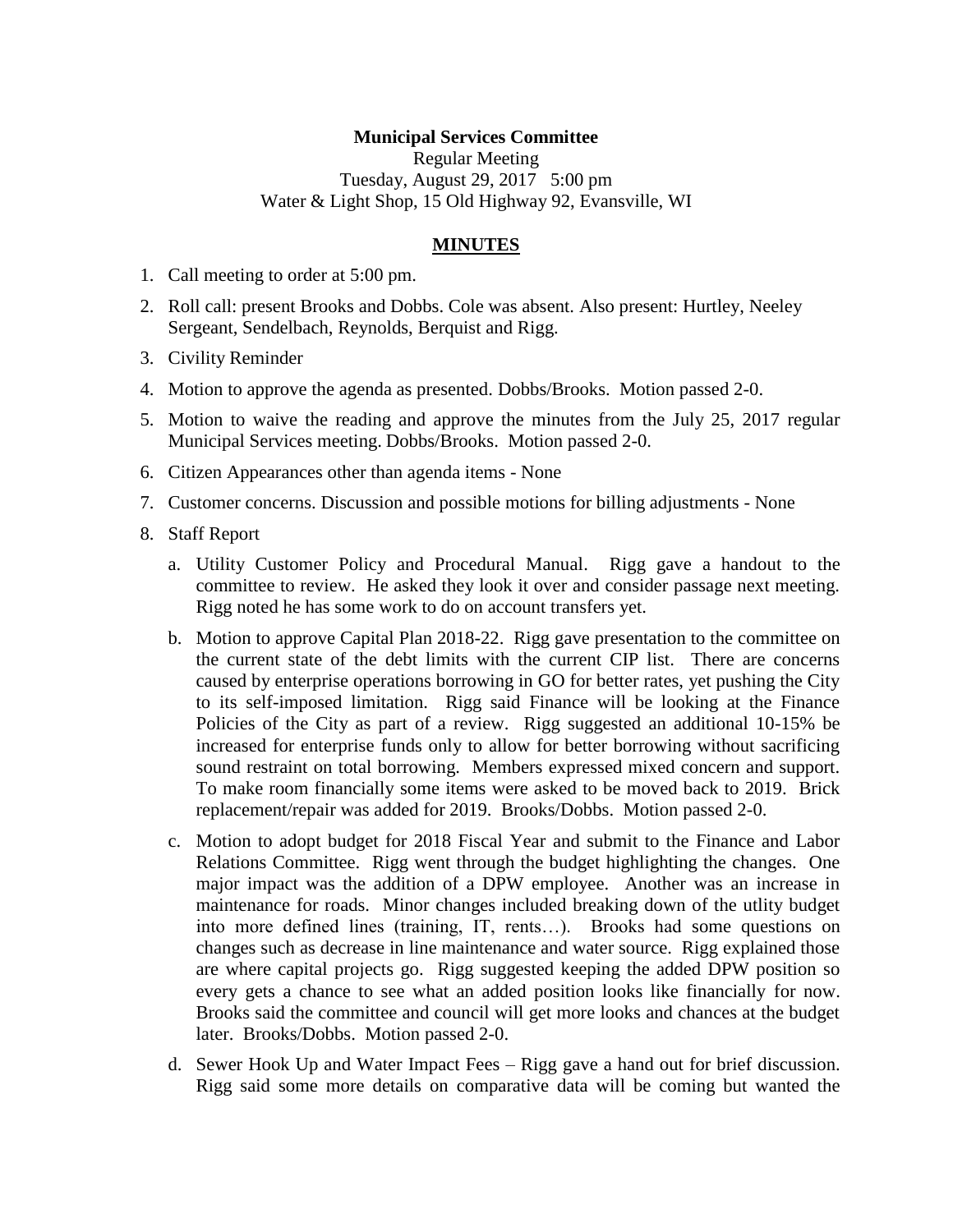committee to review aspects of the economic incentive as well as density incentive within the impact fees. If passed, how this gets promoted will need to be addressed.

- e. Sewer Rate changes Rigg provided a handout for discussion. Rigg showed a sliding scale for debt payments to cover all foreseeable capital projects and debt. The purpose of the proposed rate change is to get to a balance for the major projects coming and then have smaller incremental increase to cover inflation and continue capital. Berquist said their estimation as engineers would have been more conservative on growth and asked for a larger increase. Rigg said some of this goes out 5 years and that is a long time to look down the road not knowing use outcome.
- f. Motion to recommend Land Division to divide parcel of land 6-27-580.001 located at 210 Cemetery Rd into two parcels. Sergeant gave a quick detail of the project. This division is to separate a business function from a residential section of the property. Brooks/Dobbs. Motion passed 2-0.
- g. Motion to recommend Land Division to divide parcel of land 6-20-311 located at 6215 County M within Evansville's extraterritorial jurisdiction area into two parcels. Sergeant gave a quick detail of the project. Brooks/Dobbs. Motion passed 2-0.
- h. Motion to recommend Land Division to divide parcel 6-27-585.001 at 405 Water Street into two parcels. Sergeant gave a quick detail of the project saying that the division is better though it is now non-conforming for industrial zoning. The nonconforming lot size is an easier obstacle for staff and Plan Commission to work with than other methods of making the property developable. Brooks/Dobbs. Motion passed 2-0.
- 9. Superintendent Report
	- a. Parks and Recreation Report. Westside Park is ready for fall soccer practice. Weeds around the lake have been taken care of. ADA picnic table installed. Cameras at Westside Park have been installed.
	- b. AMI Project (Placeholder). Rigg expressed continued frustration on the lack of results for the water meter reading issue. Some bills are all over the place and there are no good explanations other than the communication module or the program not calculating the bill correctly. Staff still try and work with WPPI and Civics but feel little progress is being made.
	- c. Facility Study Update. Sendelbach and Reynolds reported that last week a consultant came by with some drawings and final review of the site. Staff are excited and provided some input. There will be two cost estimates made. One a metal building like the W/L Building and a precast building. Results should be in soon.
	- d. Updates on water wells. Sendelbach gave news that Well 2 is now free and clear of gravel and will be online tomorrow. Well 1 still has issues of negative reports on water quality. They are investigating this issue further. Well 3 is pumping all water for right now.
- 10. City Engineer Report
	- a. Westfield Meadows & Windmill Ridge (Placeholder). Berquist met with developer and the developer agreed to correct the stormwater issue in Westfield Meadows. Windmill Ridge placed down new asphalt and lots are opening up.